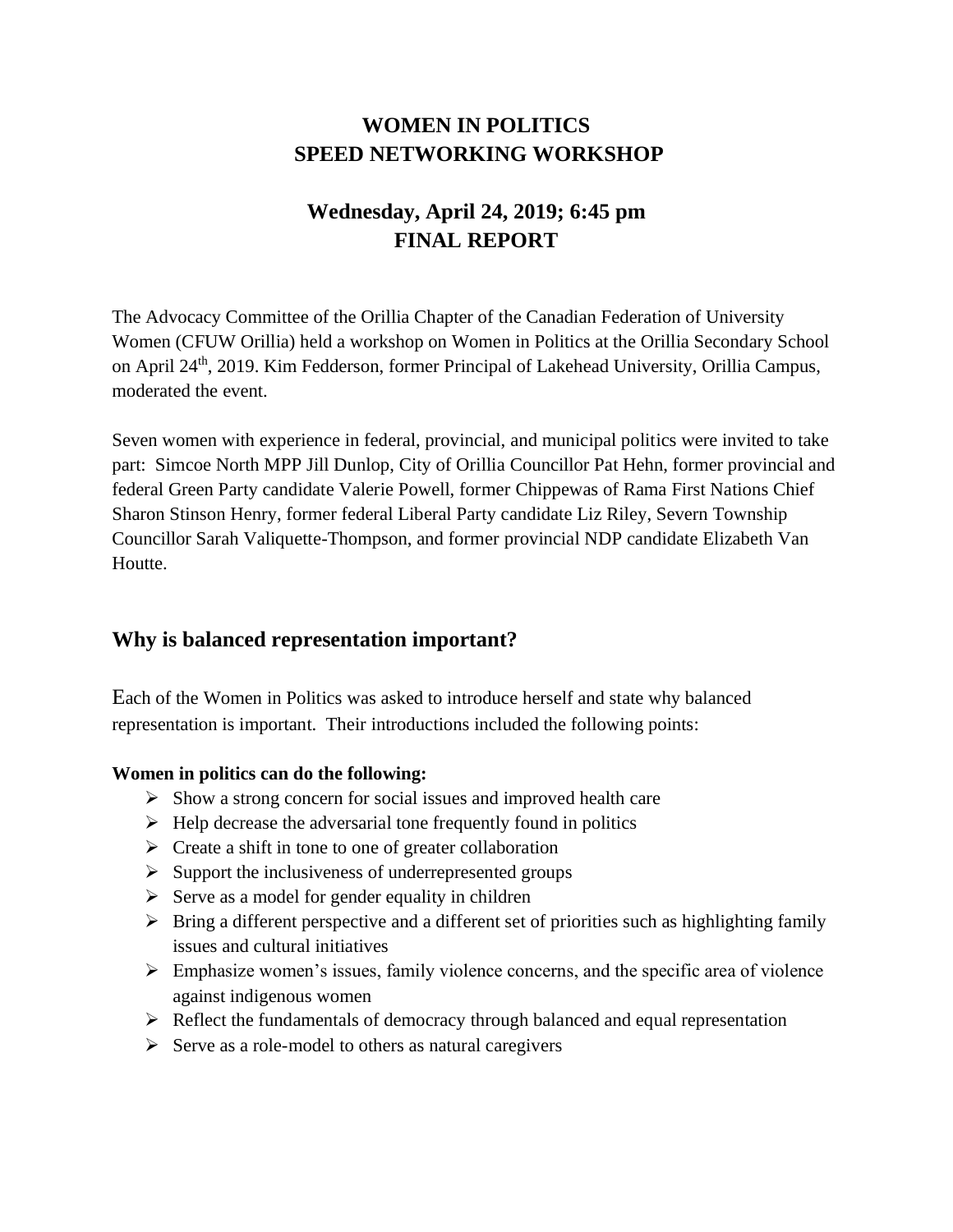- ➢ Demonstrate an ability to balance political and family life reflective of all women balancing these roles in the workforce
- ➢ Mentor other women seeking political careers in order to further promote balanced representation
- $\triangleright$  Support policy changes to political parties to better reflect a diverse society

For the Speed Networking portion of the evening, public participants sat at one of seven tables while the invited speakers circulated every ten minutes to discuss barriers, solutions, and implementation. The following is a summary of the table discussions:

## **Barriers to achieving balanced representation**

- 1) The distance from home and amount of travel required were viewed as significant obstacles for women with families, particularly if running for office at the federal level.
- 2) The high cost of running for office presented a challenge. It was noted that men seem to do better at raising money since they have more networking opportunities in the business world. Additionally, there is a need to support yourself while running a campaign.
- 3) The negative comments on social media were mentioned as a significant deterrent to women who are considering running for office. There is a perception that women tend to be targeted more on social media than men. Bullying by adults through social media is difficult because you can't defend yourself.
- 4) It is believed that sexism is a barrier to entering politics as women seem to be judged differently and more harshly than men. For example, women in the public eye are often judged by their appearance and the public seems to feel free to say any negative comment about a person in public office. In addition, women may be judged more harshly for holding public office when they have children.
- 5) The parliamentary system of selecting a candidate can be adversarial and may not appeal to all women.
- 6) There is a huge time commitment both in running a campaign and being a devoted elected representative. In addition, with the advent of social media and the internet, the demands of a job in politics now occur on a 24-hour basis. A woman may feel conflicted leaving children at home to attend meetings at night.
- 7) For voters, there may be a fear of change in having women run things.
- 8) Girls are not encouraged to be leaders, and therefore, may lack self-confidence.
- 9) Women may be considered as bitches if they express strong opinions; or women may be considered the weaker candidate.
- 10) Media coverage of meetings can be very difficult for women to handle.
- 11) Some men consider women to be too emotional (not trying to generalize but it can be a sentiment) and not be willing to vote for them.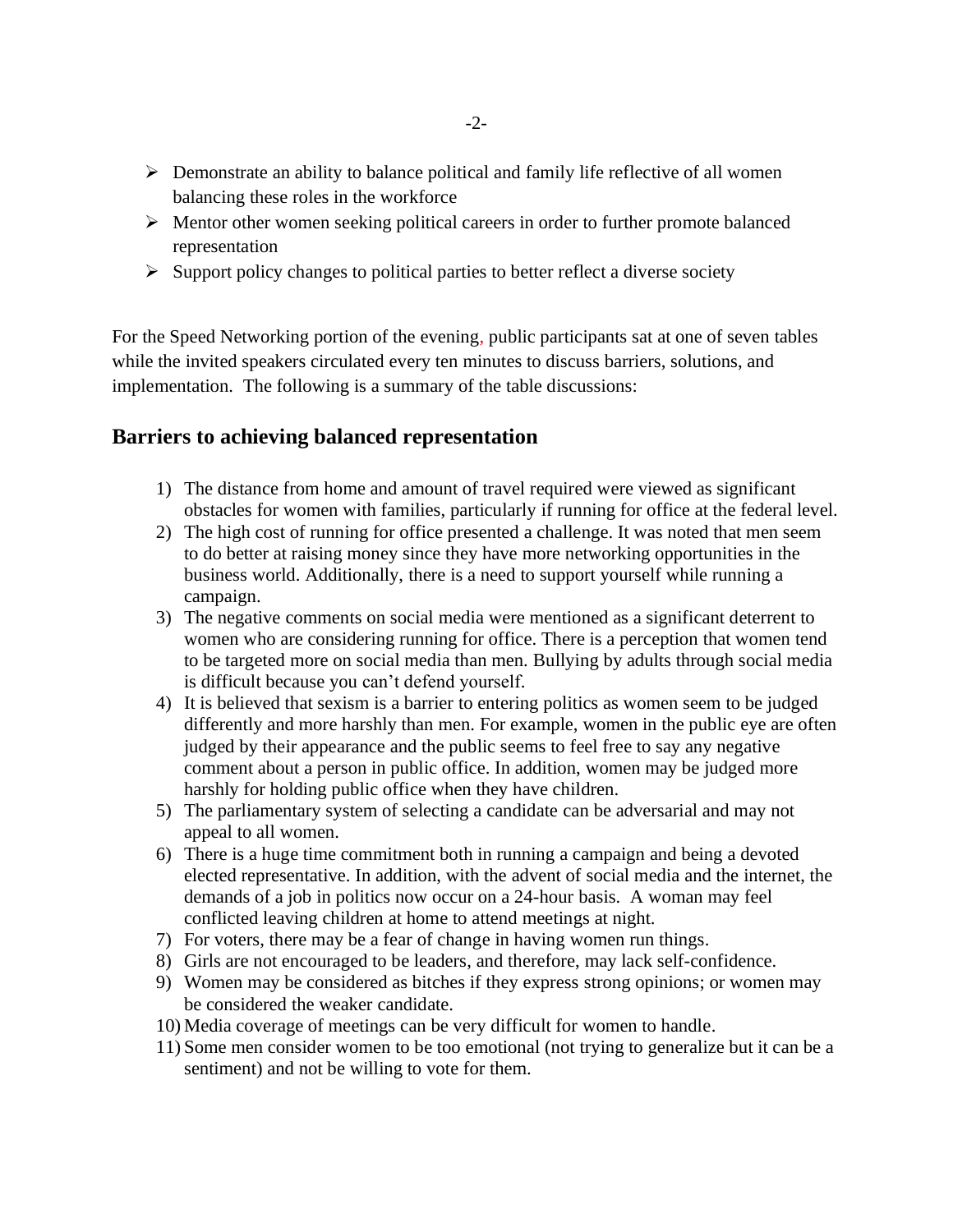12) There is limited information to specifically support women seeking political office.

13) Affordable child care/elder care could be a major barrier for women.

# **Solutions to Achieving Balanced Representation**

## **Education:**

- Educate all young people about gender equality. Incorporate this early into the school curriculum. Ensure that teaching materials promote gender equality and do not possess views that are detrimental to women.
- Civics courses should begin at the grade school level and continued into high school. Under-representation of women in politics should be examined.
- Educational and career options available to young women must be free of assumptions that are gender biased.
- The curriculum for all grades needs to inform students of our history, judicial and parliamentary systems.
- School systems should continue to encourage public speaking in order to promote confidence.
- Schools can encourage students to work at a constituency office. Young people need opportunities to be involved in politics. Students should also know that they can apply to work as a Page at Queen's Park.
- Educational and social supports can increase confidence in young women. Female students should be encouraged to assume leadership roles.
- Acknowledge the contributions of young role models like16-year-old Swedish environmentalist Greta Thunberg who addressed the 2018 United Nations Climate Change Conference.

## **Public Awareness:**

- Launch a public awareness campaign explaining the amount of money needed to run a political campaign at various levels and ways to fundraise.
- Challenge a biased status quo at all levels, including the most basic situations such as women still paying more for dry cleaning and hair cuts.
- Point out misogynistic acts and statements (i.e. women receive comments on how they dress, speak and act in public while men do not.)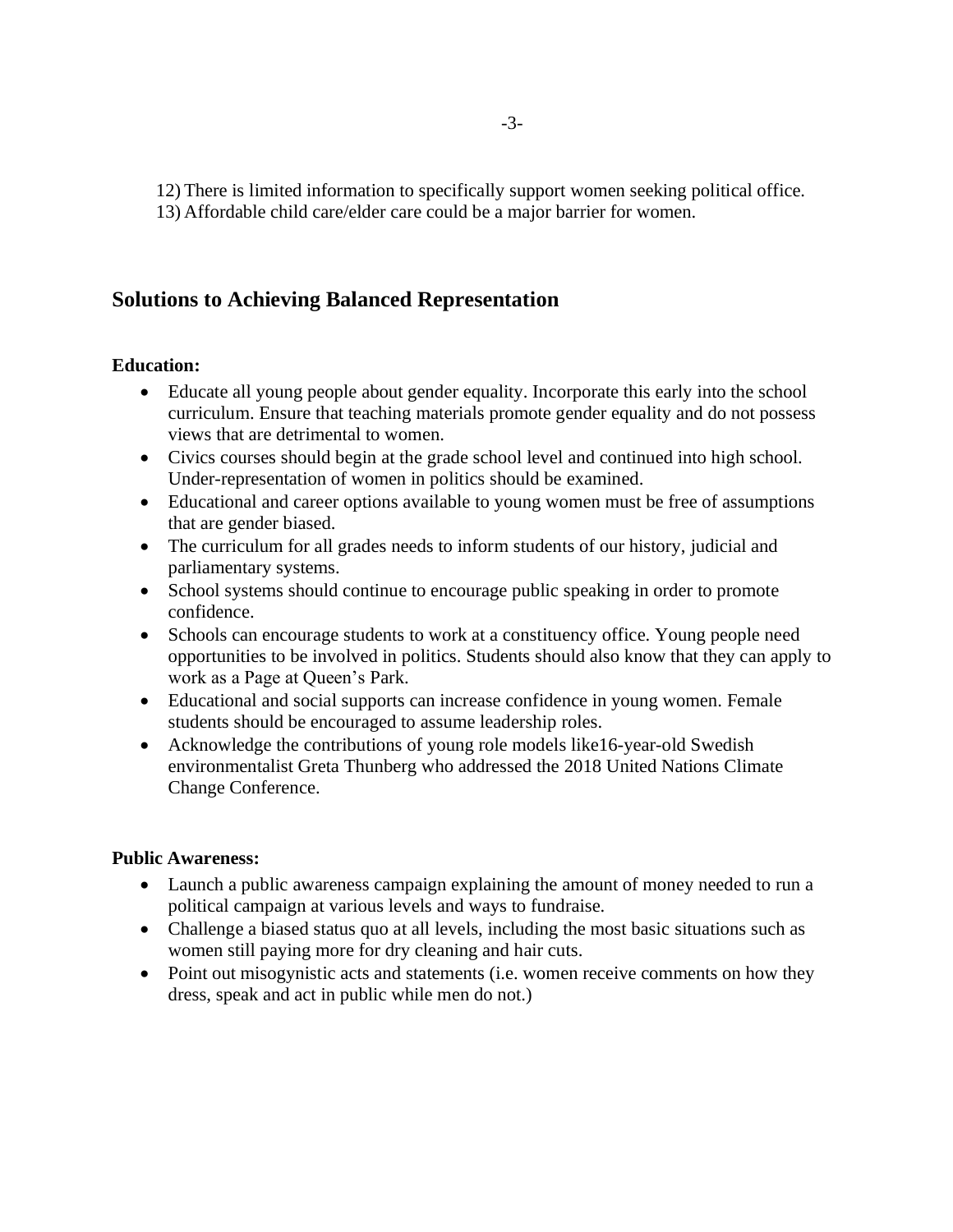#### **Action Steps for Women:**

- In order to obtain more support and to assist with fundraising when running for office, women must increase their networking. This can be achieved through volunteer work, including sitting on Boards and working in a local riding office.
- Women should be approached and encouraged to run for office.
- Becoming knowledgeable and having expertise in specific areas will increase confidence. Learn how government works and make your opinion known. Become attached to a platform.
- Women should be clear about their own values which will help them attach to a political party. If a person believes in the party's values, it will be easier to run for office.
- Participate in mentorship programs
- Focus on community programs for young children and families.

#### **The Role of Social Media:**

- The extent that negativity and misinformation on social media are threatening our democracy must be recognized and acknowledged.
- Women in public office must learn to handle negative comments on social media by ignoring them. A response to negative attacks gives the author more power.
- Remain positive and limit access to the media. Highlight what is happening in your constituency. Used correctly, social media can be a tool to reach young women.

#### **The Role of Political Parties and Government:**

- All levels of governments should consider how to make the job more family friendly. (eg. the Ontario Legislature doesn't sit on a Friday.) Offering child care is an important component.
- People entering public office should be provided with information about setting healthy boundaries and self-care.
- Political parties should offer support groups, organize networking opportunities, and run campaign training programs. Groups can be established for women to support one another.
- Focus training on immigrant populations
- Due to the high cost of running for office, consideration should be given to the implementation of a policy that provides candidates with an income supplement during a campaign – similar to maternity leave.